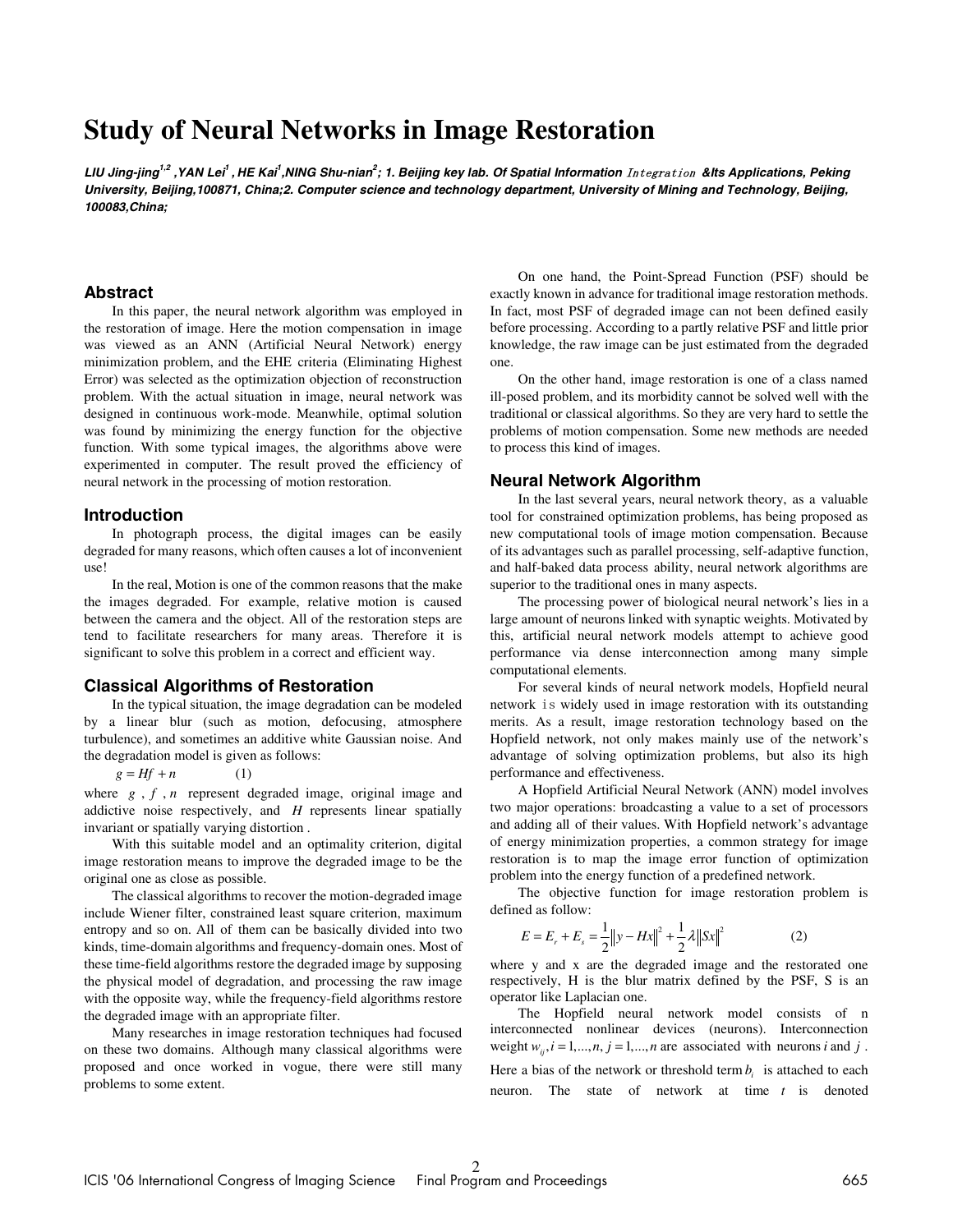by  $v(t) = (v_1(t), v_2(t), \dots v_n(t))^T$ , where  $v_i(t)$  is the state of neuron *i*. Also, the state of a neuron at time  $(t + 1)$  is computed by

$$
v_i(t+1) = G(\sum_{j=1}^n w_{ij} v_i(t) + b_i)
$$
 (3)

Where  $G(u) = 1, u \ge 0$  or  $G(u) = 0, u < 0$ .

With ANN technology, the image quality is great improved, and the ring effect is much released. However, through theoretic analysis of Hopfield neural network, two lacks can be found: the conditions of image restoration technology with Hopfield network should have known PSF, and there is none hypothesis of noise types in the network. In this situation, many modified Hopfield neural networks have been proposed.

## **Experiment and Results**

In this paper, Hopfield neural network is applied into the image motion compensation to make the degraded images much clear and efficient. A classical image-cameraman with 256\*256 is chosen. In MATLAB, some blurred images are simulated with different motion distance. Here the pixel numbers is used to stand for the relative motion distance: 0.1, 1, 5, 10pixels. The precise PSF can be obtained, and the experiments are carried out with Hopfield algorithm.

During the restoration of the motion image with Hopfield network, a question should be considered at first: the criterion selection. In this paper, the EHE (Eliminating Highest Error) criterion is chosen to make the network run much efficiently. The criterion is described as follows:

EHE criterion A: When the Hopfield network runs in sequential update mode, the only neuron to be updated at each step is the one whose back projection error is the highest in all the updateable neurons.[4].

By this way, motion compensation of image can be viewed as an ANN energy minimization problem, and the EHE criterion is selected as the optimization objection of reconstruction problem. Through mapping the objective function onto the energy function, a Hopfield neural network is designed in continuous work-mode. This mode can make the minimal point of the energy function match the optimization image well. Also an optimal solution can be found by minimizing the energy function.

In order to test noise effect of the algorithm, some additive white Gaussian noise is applied. Then these blurred images are simulated in MATLAB again.

Here are the results:

Firstly, some blurred images are simulated with relative motion distance. The simulation result is showed as the Fig.1.



**Fig.1** The simulated motion image cameraman with 10 pixels

Secondly, the blurred image is restored with the Hopfield network. It can be seen in Fig 2 that the restored image's quality with Hopfield neural network is improved.



Fig.2 The restored image cameraman

From the figures above, it is seen that Hopfield network with the EHE criterion restores the motion image well when PSF is known. Also most of the details blurred by the motion can be clearly seen after the restoration.

Due to the PSF information can be obtained easily and correctly as the blurring process clearly defined before. For the sake of testing the effectiveness of the algorithm, the PSF types and parameters are roughly estimated for an image taken by a 25~30m/s camera.





Fig.3 The real motion image

According to the estimated PSF, the network designed before is used to restore the blurred image. The restored result is showed as Fig.4:



Fig.4 The restored image